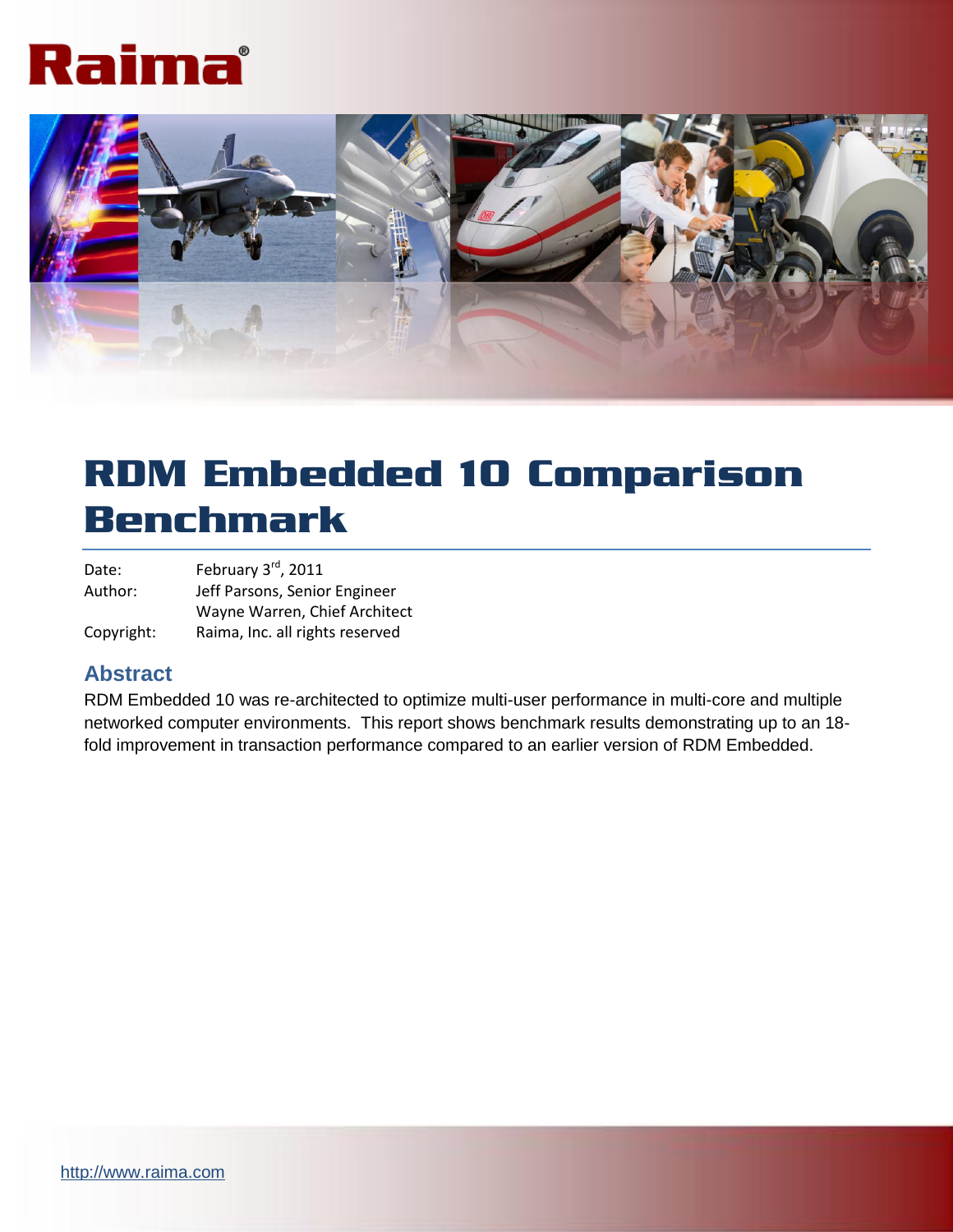# Raima

# **Contents**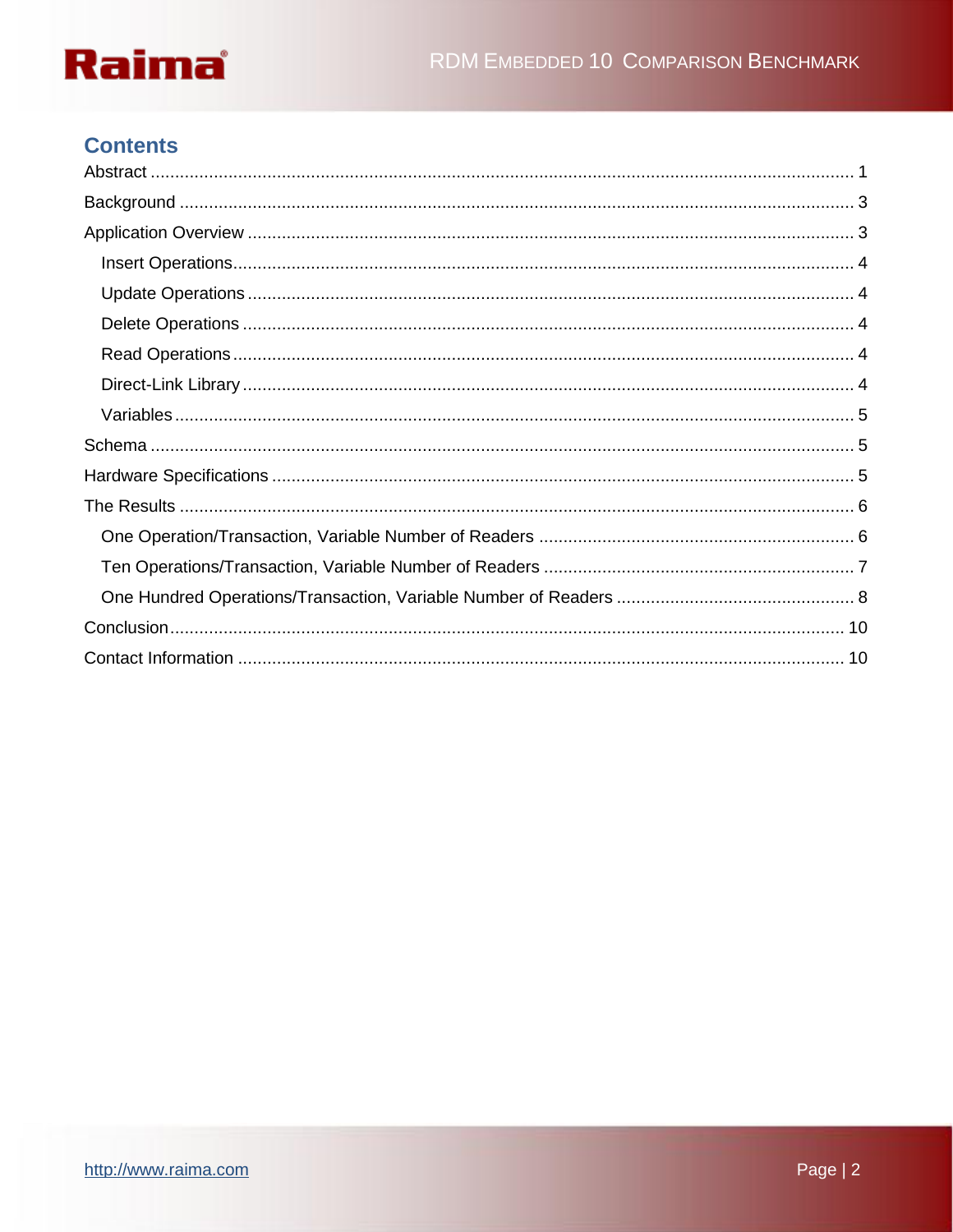

### <span id="page-2-0"></span>**Background**

Raima customers of RDM Embedded 9.1 or earlier are keenly interested in how the new architecture of RDM Embedded 10 will impact the performance of their applications, which are already running just fine.

The answer to this question is situational. When the RDM Embedded database is used by a single program as a structured data store, the newest version has little to offer. Version 10 has a new architecture that specifically targets multi-user applications running on computers that have multiple core processors or multiple computers that are connected through a high speed LAN. It has features that allow databases to be accessed and updated in parallel, which means that performance can be scaled up with additional hardware. This is the future of computer hardware, and RDM Embedded version 10 is prepared to shine in this world.

This benchmark compares RDM Embedded version 8.1 against RDM Embedded 10.0 as they Insert, Update and Delete records in a database while simultaneously a load of reader processes are running. These measurements may not be applicable for some applications, but for many, they show that version 10 scalability will improve their performance under higher loads.

To achieve high performance with earlier versions of RDM Embedded, an option to skip the 'sync' operation (flushing all file buffers to physical disk), which is very costly but necessary for durable transactions, is turned on by setting SYNCFILES=0 in the rdm.ini file. By skipping the 'sync' operations, transactions are much faster, but the application programmer is accepting the risk that an unexpected interruption of computer processing might cause a database corruption. RDM Embedded 10 uses the 'sync' operation sparingly in order to maintain transaction safety without paying a high performance price.

Because of the common use of SYNCFILES=0, this benchmark compares both old and new versions in their non 'sync' modes. Note that if both versions were compared in 'sync' mode, the performance advantages of version 10 would be even greater than those that are reported here.

#### <span id="page-2-1"></span>**Application Overview**

The application tests performance in single writer, multiple reader scenarios. The main thread performs a series of 10,000 inserts, followed by a series of 10,000 random updates and then finishes with deleting all records in the database. When running the test there can be 0 or more background threads that are actively reading data from the database. The test provides the total run time (in milliseconds) for each of the three different write operations (insert, update, delete). It does not report any information on the threads that are reading from the database.

Operations, whether insert, update or delete, are performed within transactions. Because transactions are safe, double-writes to disk, they always carry significant overhead. A single operation, by contrast, is very quick. This means that if operations can be grouped into the same transaction, the overall throughput is increased, because fewer transaction commits are required to perform the same number of operations. The test results below show the total time required for the same number of operations, but with varying levels of blocking them into transactions. The first results show 1 operation per transaction, the second shows 10 per transaction, and the last one shows 100 per transaction.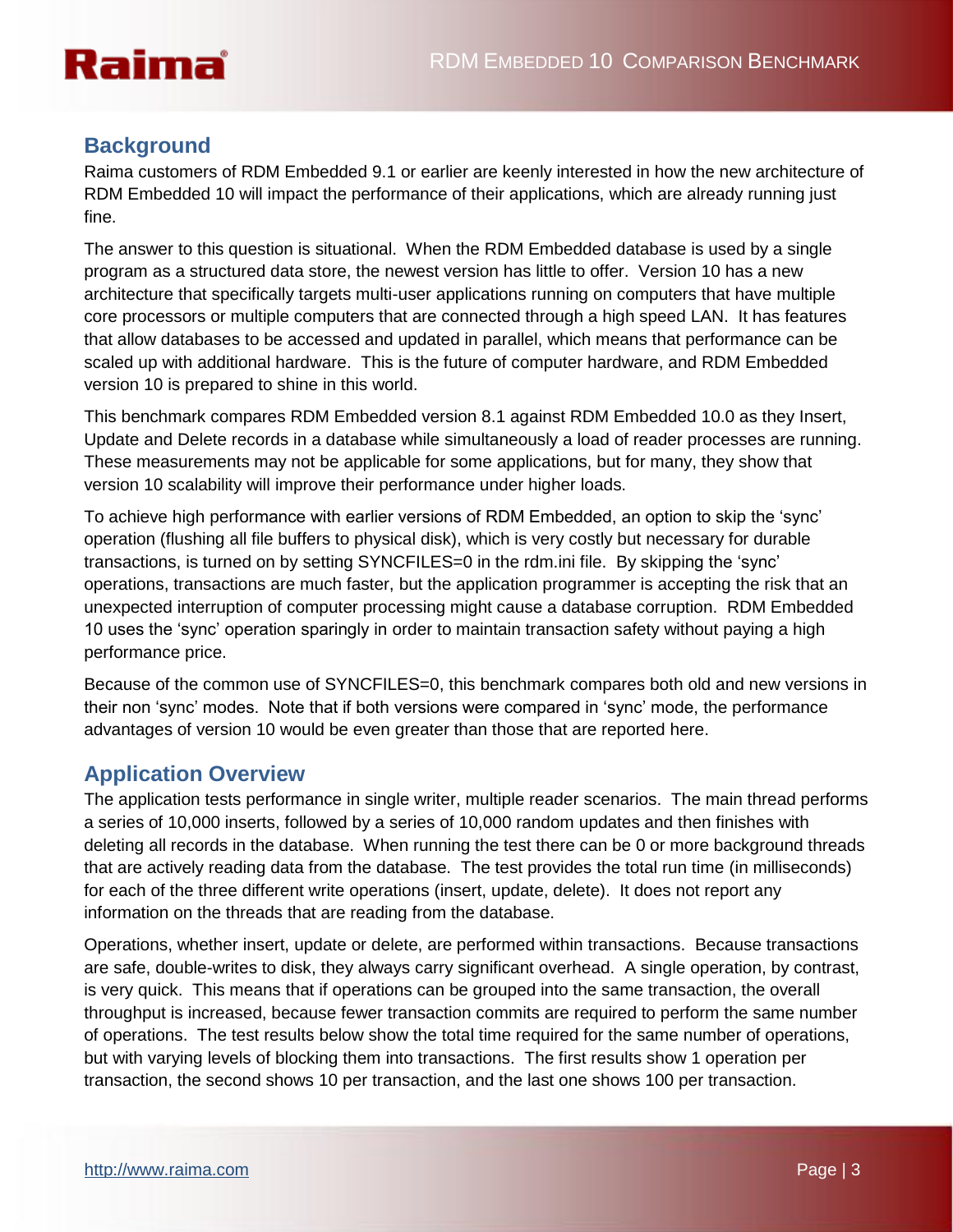



#### <span id="page-3-0"></span>**Insert Operations**

The insert operations serially insert data into the database using a sequential primary key value.

#### <span id="page-3-1"></span>**Update Operations**

The update operations do a lookup on a random key (d\_keyfind) and then update a field in the record (non-indexed).

#### <span id="page-3-2"></span>**Delete Operations**

The delete operations loop through the table (d\_recfrst/next) and delete all of the records in the table.

#### <span id="page-3-3"></span>**Read Operations**

The read threads perform key lookups (d\_keyfind) followed by a field read based on a randomly generated primary key value. In this test each thread did 100 lookup/reads per lock unit.

#### <span id="page-3-4"></span>**Direct-Link Library**

The references to TFST in this report indicate the direct-link usage of the RDM Embedded 10 Transactional File Server. This makes the use of versions 8.1 and 10 the most similar and fair for comparison.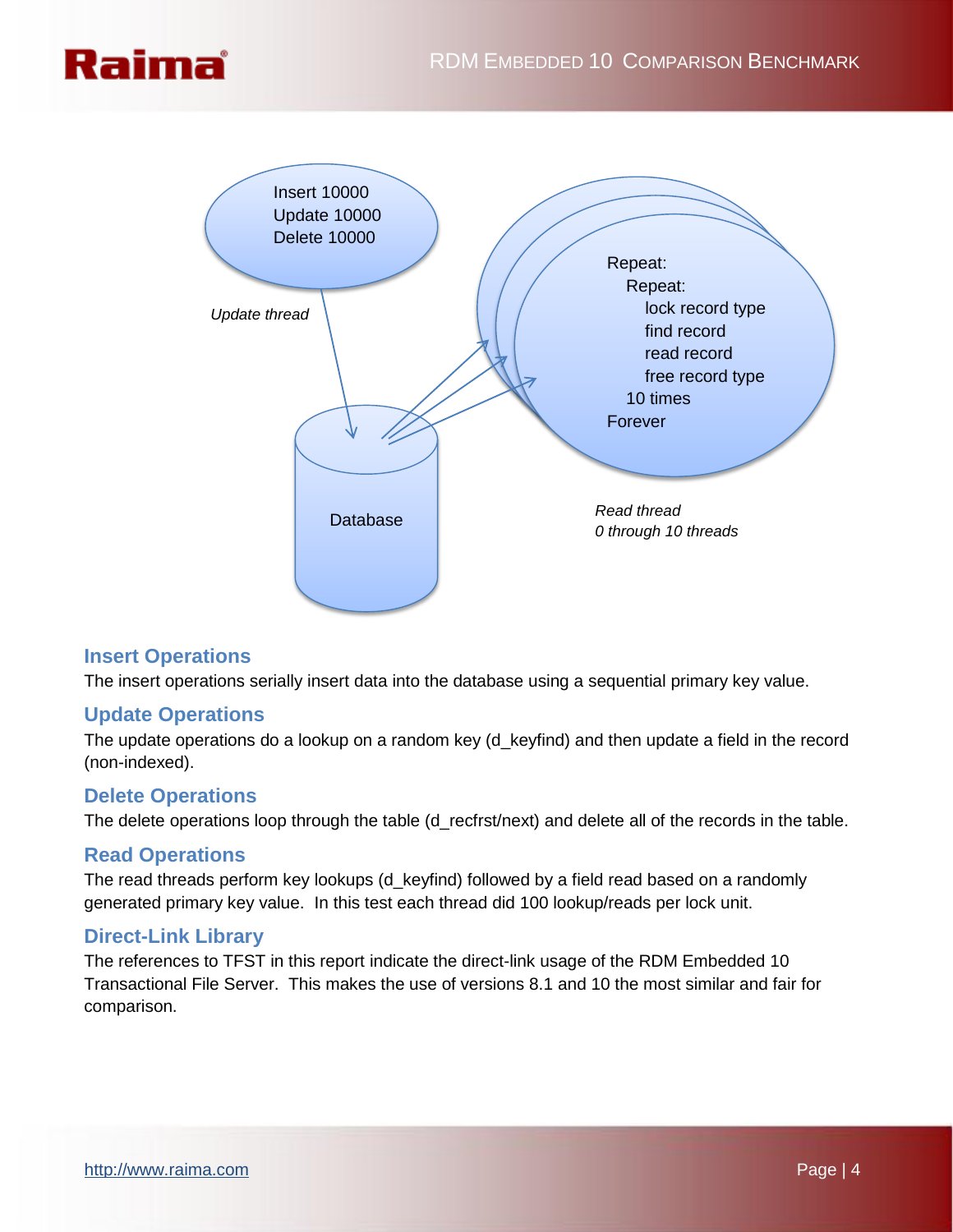

#### <span id="page-4-0"></span>**Variables**

The benchmark always uses 10,000 records, but varies the executions on two axes:

- 1. *The number of reader threads*. The first table uses 10 reader threads, but subsequent tables show differences from 0 reader to 10 reader threads.
- 2. *The number of operations per transaction*. By nature, a transaction has a certain fixed overhead. By grouping more update operations in a single transaction, the total throughput increases. The ability to group operations within a transaction is application dependent.

### <span id="page-4-1"></span>**Schema**

The test was run using a very simple database schema. The same schema source file was used for both RDMe 8.1 and RDMe 10.0.

```
database testdb {
   data file "testdb.d01" contains rec_200;
   key file "testdb.k01" contains rec 200.id;
    record rec_200 {
       unique key int32_t id;
       int16_t hexkey[3];
      char payload[200];
    }
}
```
### <span id="page-4-2"></span>**Hardware Specifications**

- *Processor:* Intel ® Core™2 Duo CPU E8400 @ 3.00 GHz
- *Memory:* 8.00 GB
- *Operating System:* Windows 7 64bit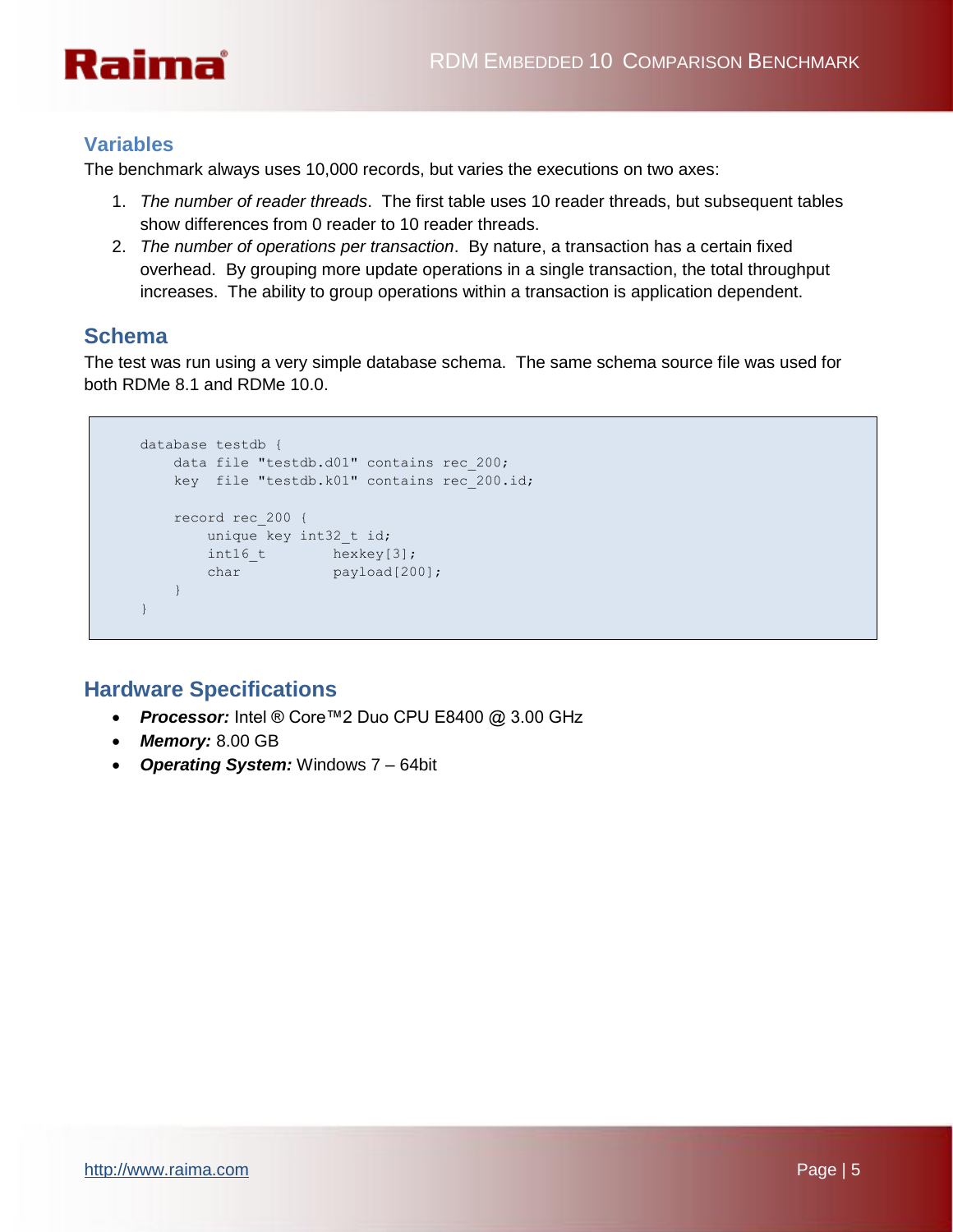# Raima

## <span id="page-5-0"></span>**The Results**

#### <span id="page-5-1"></span>**One Operation/Transaction, Variable Number of Readers**

This test demonstrates the scalability of RDM Embedded 10 using test runs with different numbers of reader threads. As can be seen the performance of RDM Embedded 10 remains more consistent as additional threads are added, while RDM Embedded 8.1 times start increasing exponentially when there are more than 2 read threads active.



|               | 10,000 operations (1 per transaction) - Inserts |         |  |
|---------------|-------------------------------------------------|---------|--|
| # Readers     | <b>RDMe 8.1</b>                                 | RDMe 10 |  |
|               | 1299                                            | 21283   |  |
| $\mathcal{P}$ | 2122                                            | 28961   |  |
|               | 17035                                           | 36978   |  |
|               | 113982                                          | 43919   |  |
|               | 222539                                          | 49547   |  |
|               | 289439                                          | 59142   |  |



| 10,000 operations (1 per transaction) - Updates |                 |         |
|-------------------------------------------------|-----------------|---------|
| # Readers                                       | <b>RDMe 8.1</b> | RDMe 10 |
|                                                 | 1058            | 19447   |
| 2                                               | 2298            | 25293   |
|                                                 | 14449           | 33803   |
|                                                 | 109264          | 41827   |
|                                                 | 183882          | 49246   |
| 10                                              | 256963          | 56159   |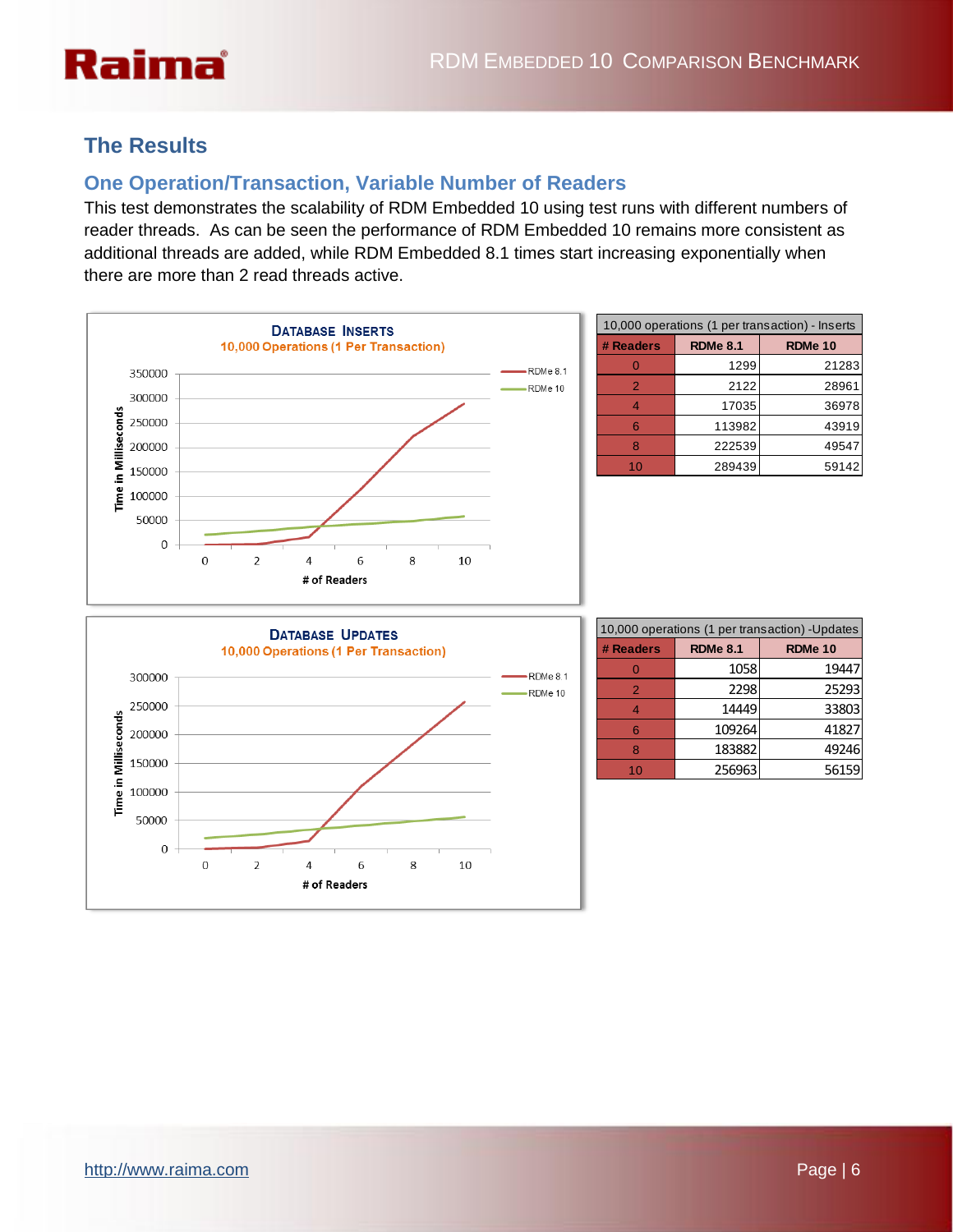



|           | 10,000 operations (1 per transaction) - Deletes |         |  |
|-----------|-------------------------------------------------|---------|--|
| # Readers | <b>RDMe 8.1</b>                                 | RDMe 10 |  |
|           | 1268                                            | 20925   |  |
| 2         | 1538                                            | 23827   |  |
|           | 9062                                            | 28525   |  |
|           | 30775                                           | 32193   |  |
|           | 72116                                           | 34764   |  |
| 10        | 138646                                          | 3669    |  |

#### <span id="page-6-0"></span>**Ten Operations/Transaction, Variable Number of Readers**

The difference between these results and the ones above is the blocking of ten operations per transaction instead of just one. The basic shape of the charts remains the same.



| 10,000 operations (10 per transaction) - Inserts |                 |         |
|--------------------------------------------------|-----------------|---------|
| # Readers                                        | <b>RDMe 8.1</b> | RDMe 10 |
|                                                  | 245             | 2653    |
| $\mathcal{P}$                                    | 338             | 3057    |
|                                                  | 2881            | 3538    |
|                                                  | 15434           | 5238    |
|                                                  | 22258           | 5525    |
| 10                                               | 50276           | 5761    |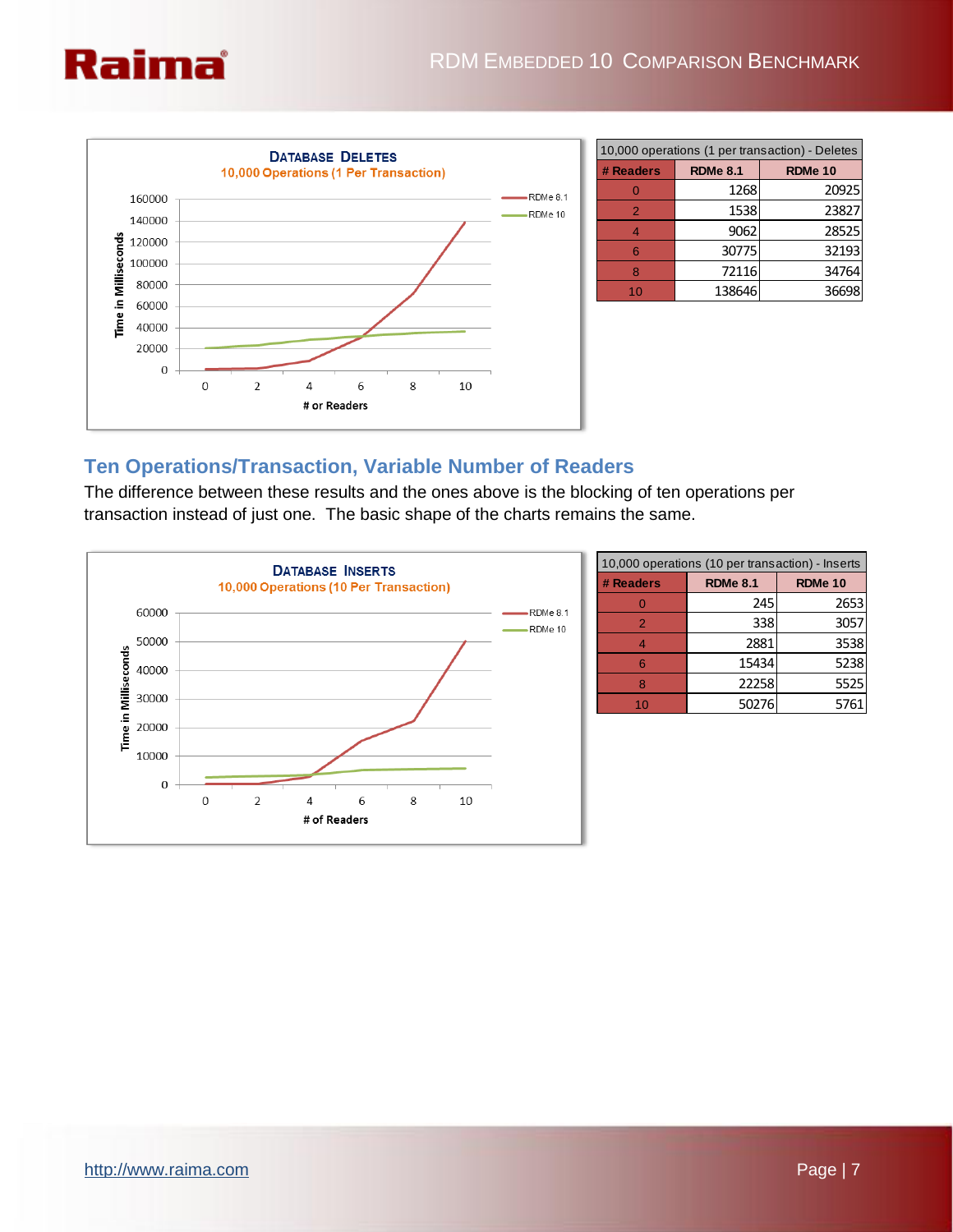





#### <span id="page-7-0"></span>**One Hundred Operations/Transaction, Variable Number of Readers**

The following results have one hundred inserts, updates and deletes per transaction. While the shape of the chart remains the same, the time per operation decreases dramatically, as is expected with larger blocks.

Note that the ability to block operations in transactions depends on the requirements of the application. When blocking one hundred operations in one transaction, none of the operations are visible to other processes until the transaction commits. They may not always be acceptable. One variation of blocking is to begin/end transactions based on the number of operations or a period of time, whichever comes first. For example, a transaction may be told to commit if it performs 100 operations or if 100 milliseconds have passed, and this may satisfy the requirements of a certain type of application.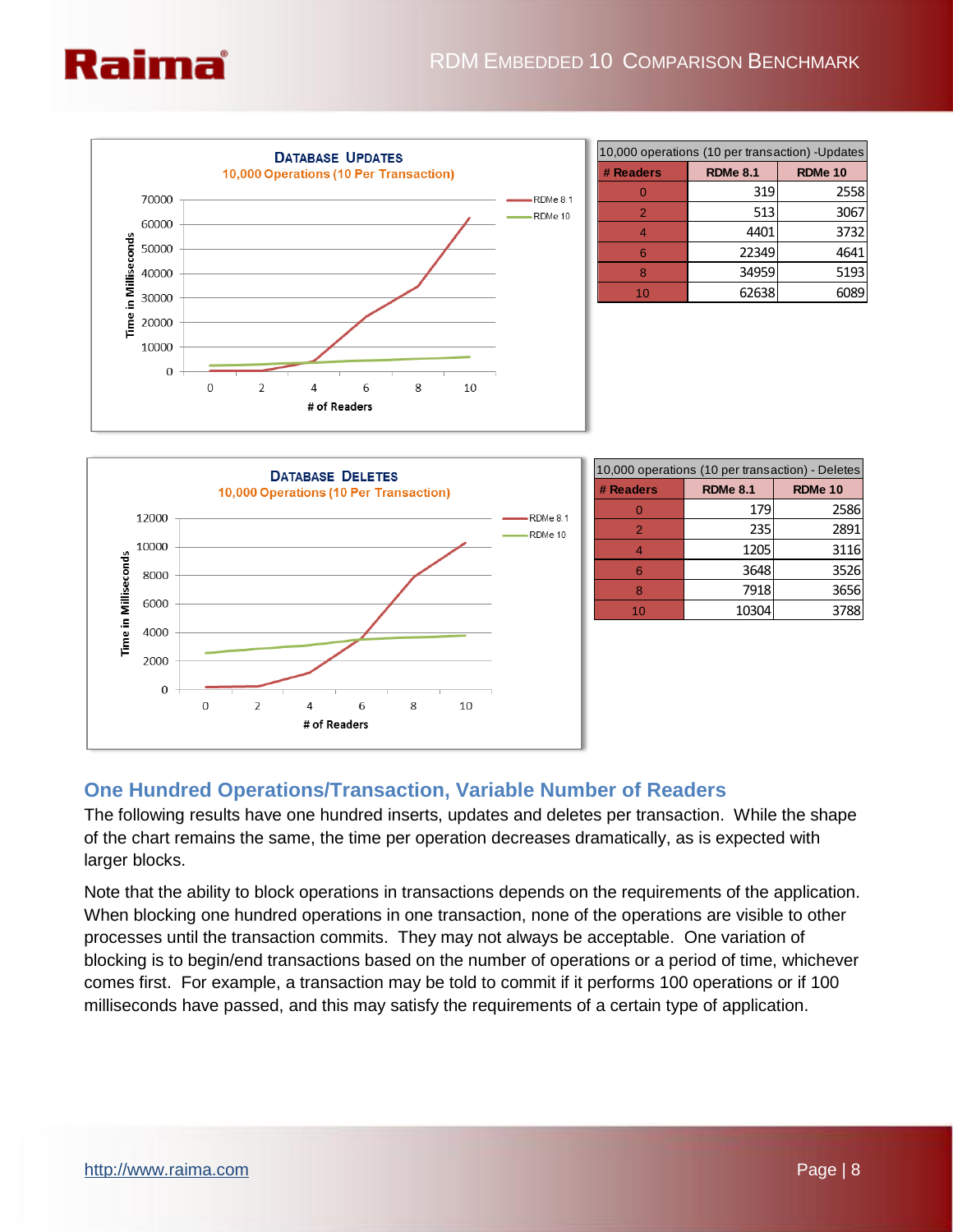



| 10,000 operations (100 per transaction) - Inserts |                 |         |
|---------------------------------------------------|-----------------|---------|
| # Readers                                         | <b>RDMe 8.1</b> | RDMe 10 |
|                                                   | 98              | 433     |
| $\mathcal{P}$                                     | 205             | 588     |
|                                                   | 1004            | 604     |
|                                                   | 4570            | 631     |
|                                                   | 7936            | 738     |
| 10                                                | 13205           | 728     |



| 10,000 operations (100 per transaction) - Updates |                 |         |
|---------------------------------------------------|-----------------|---------|
| # Readers                                         | <b>RDMe 8.1</b> | RDMe 10 |
|                                                   | 269             | 768     |
| 2                                                 | 305             | 825     |
|                                                   | 1503            | 958     |
|                                                   | 5228            | 1081    |
|                                                   | 10010           | 1106    |
|                                                   | 15505           | 1211    |



| 10,000 operations (100 per transaction) - Deletes |                 |         |
|---------------------------------------------------|-----------------|---------|
| # Readers                                         | <b>RDMe 8.1</b> | RDMe 10 |
|                                                   | 74              | 48      |
| 2                                                 | 100             | 405     |
|                                                   | 598             | 475     |
| 6                                                 | 1433            | 547     |
|                                                   | 3968            | 63      |
|                                                   |                 |         |